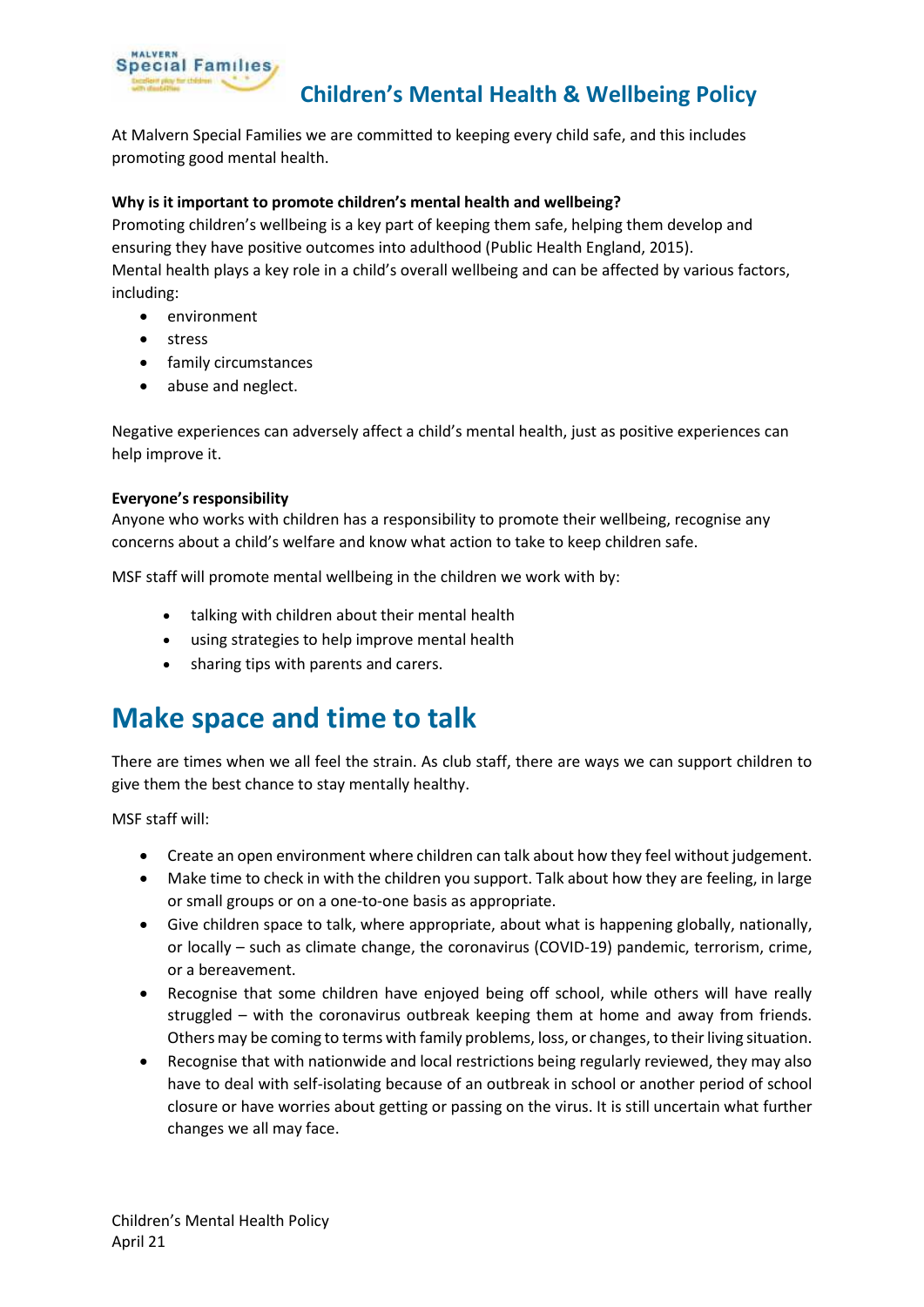# **Encouraging children to speak out**

MSF staff will:

- Build trusting relationships so that the children can talk to them about any worries, concerns, or questions they may have. Just knowing there is someone to turn to when they need to can have a positive impact on a child's mental health.
- Make sure the children know that they are there for them. They will remind them they do not need to deal with concerns on their own and talk to them regularly about where they can access support. This might include teachers, family members and services such as [Childline.](https://www.childline.org.uk/get-support/)

### Top tips to support children and young people



#### Be there to listen

Regularly ask how they're doing so they get used to talking about their feelings and know there's always someone to listen if they want it. Find out how to create a space where they will open up.

How to start a conversation with your child



#### Stay involved in their life

Show interest in their life and the things important to them. It not only helps them value who they are but also makes it easier for you to spot problems and support them.



#### Take what they say seriously

Listening to and valuing what they say, without judging their feelings, in turn makes them feel valued. Consider how to help them process and work through their emotions in a more constructive way.

The Anna Freud Centre support guide



#### Support them through difficulties

Pay attention to their emotions and behaviour, and try to help them work through difficulties. It's not always easy when faced with challenging behaviour, but try to help them understand what they're feelingand why.

Help with difficult behaviour and emotions



#### **Encourage their interests**

Being active or creative, learning new things and being a part of a team help connect us with others and are important ways we can all help our mental health. Support and encourage them to explore their interests, whatever they are.



#### **Build positive routines**

We know it still may not be easy, but try to reintroduce structure around regular routines, healthy eating and exercise. A good night's sleep is also really important - try to get them back into routines that fit with school or college.

Sleep tips for children

## **Signs that something is wrong**

Around 1 in 8 children and young people experience behavioural or emotional problems growing up. For some, these will resolve with time, while others will need professional support.

It can be difficult to know if there is something upsetting a child, but there are ways to spot when something is wrong. Look out for:

- significant changes in behaviour
- ongoing difficulty sleeping
- withdrawing from social situations
- not wanting to do things they usually like
- self-harm or neglecting themselves

Children's Mental Health Policy April 21